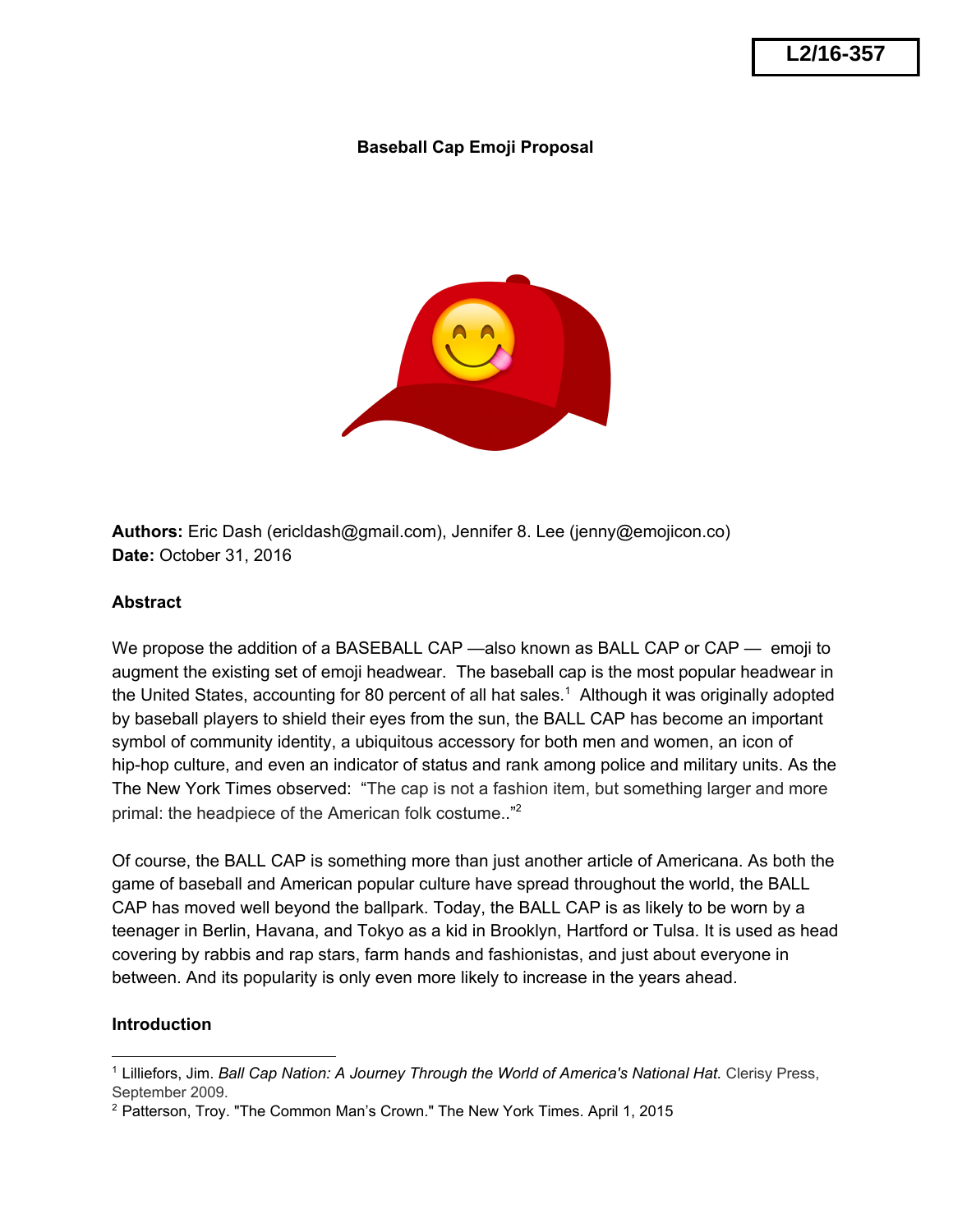As of 2016, the options for emoji headwear are an eclectic and erratic set. They include a HELMET WITH WHITE CROSS, TOP HAT, WOMAN'S HAT, GRADUATION CAP and CROWN. They do not, generally, reflect the headwear that is now popularly worn around the world. Thus we aim to remedy that by filling out the available options. High up on our list is the BASEBALL CAP emoji, which we submit alongside the HIJAB emoji.

The BASEBALL CAP, with its rounded crown and small brim, was first sported by the Brooklyn Excelsiors in 1859. It had a functional purpose: to help ballplayers avoid glare from the sun. But it also had a symbolic one — its fabrication in the team's colors and the inclusion of a logo, mascot, or initial helped engender a sense of loyalty to both the ballclub and the broader community that the team represented.

As the sport of baseball grew in the early 20th century, and legions of fans adopted a favorite ballclub, the BALL CAP was gradually adopted by younger fans as a popular and relatively inexpensive way to show their support. But it wasn't until the early 1950s that the modern baseball BALL CAP adopted its iconic form. In 1954, the New Era Company issued the so-called wool "59Fifty" — a model that comprised of six panels fit around a piece of stiff cotton, with the frontmost two stitched to a small brim. Within two decades, all but four Major League Baseball teams wore this version of the cap.

In the late 1970s and early 1980s, the BALL CAP began to gain traction outside the ballpark. In his book *Ball Cap Nation*, James Lilliefors points to eight major factors that lent the BALL CAP cultural cache—and spurred its adoption as a fashion symbol. Among them: the growth of televised sports; increased participation in Little League baseball, and its adoption by celebrities, like Tom Selleck on Magnum PI.

By 1991, The New York Times observed in a piece, "Far From Home Plate, Baseball Caps Take Over," that "baseball caps are the new T-shirts."<sup>3</sup> And by the mid-1990s, the BALL CAP became a standard part of hip-hop culture, catalyzed by Spike Lee's custom-designed Yankees cap in the 1996 World Series, which was red rather than the team's trademark navy blue. Soon, caps were available in every conceivable color — and with logos and designs unaffiliated with baseball. Non-profits manufactured BALL CAPs so that supporters could show their affinity for a cause; corporations incorporated them into uniforms and used them as promotional giveaways. What's more, some police forces used them to replace much clunkier sheriff's hats. Even military units, have used them to signify status or a particular job. In the US Navy's submarine force, for example, red baseball caps are worn by drill monitors, while U.S. Army parachute instructors wear black baseball caps as part of their uniforms.

What's more, the globalization of American culture in general and baseball in particular has led to the explosive growth of the CAP overseas. As baseball has spread throughout the world, the

<sup>3</sup> Dullea, Georgia. "Far From Home Plate, Baseball Caps Take Over." The New York Times. July 10, 1991.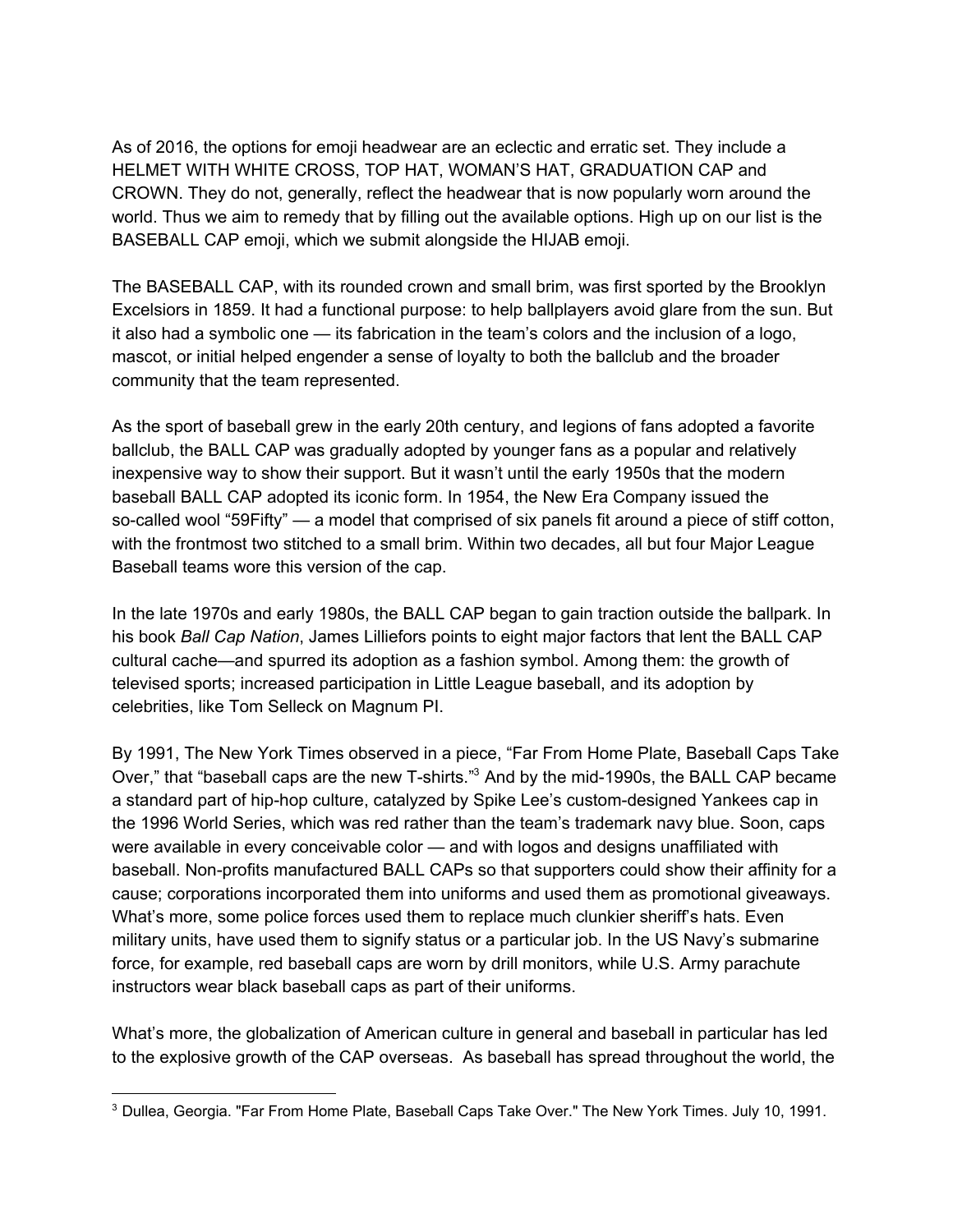BALL CAP has become an increasingly common head covering -- not just in ballparks but in the most rural corners of the Caribbean, the farmlands of Latin America, refugee camps in Europe and the Middle East, and the streets of major urban centers from Seoul to San Diego. Likewise, it is not just U.S. police and military officers that have made the CAP a part of the standard issue uniform. The CAP is worn by police officers in Slovenia as well as naval officers in Singapore, Thailand, Brunei, Indonesia, Malaysia and the Philippines, to name a few. In other words, the BALL CAP, while invented in the United States, is no longer just an American fashion accessory. It is now a global icon.

# **Factors for Inclusion**

# *Compatibility*

We are not aware of a baseball cap emoji or cap emoji in any of the major vendor platforms such as Google, Apple, Yahoo, Microsoft. However, the baseball cap is among the headwear options on the Bitmoji app.

## *Expected Usage Level.*

- Frequency

This is the Google Trends comparison of "cap" and "baseball cap" to "helmet" in the United States.



As "cap" may also include terms like "market cap", we also provide this search.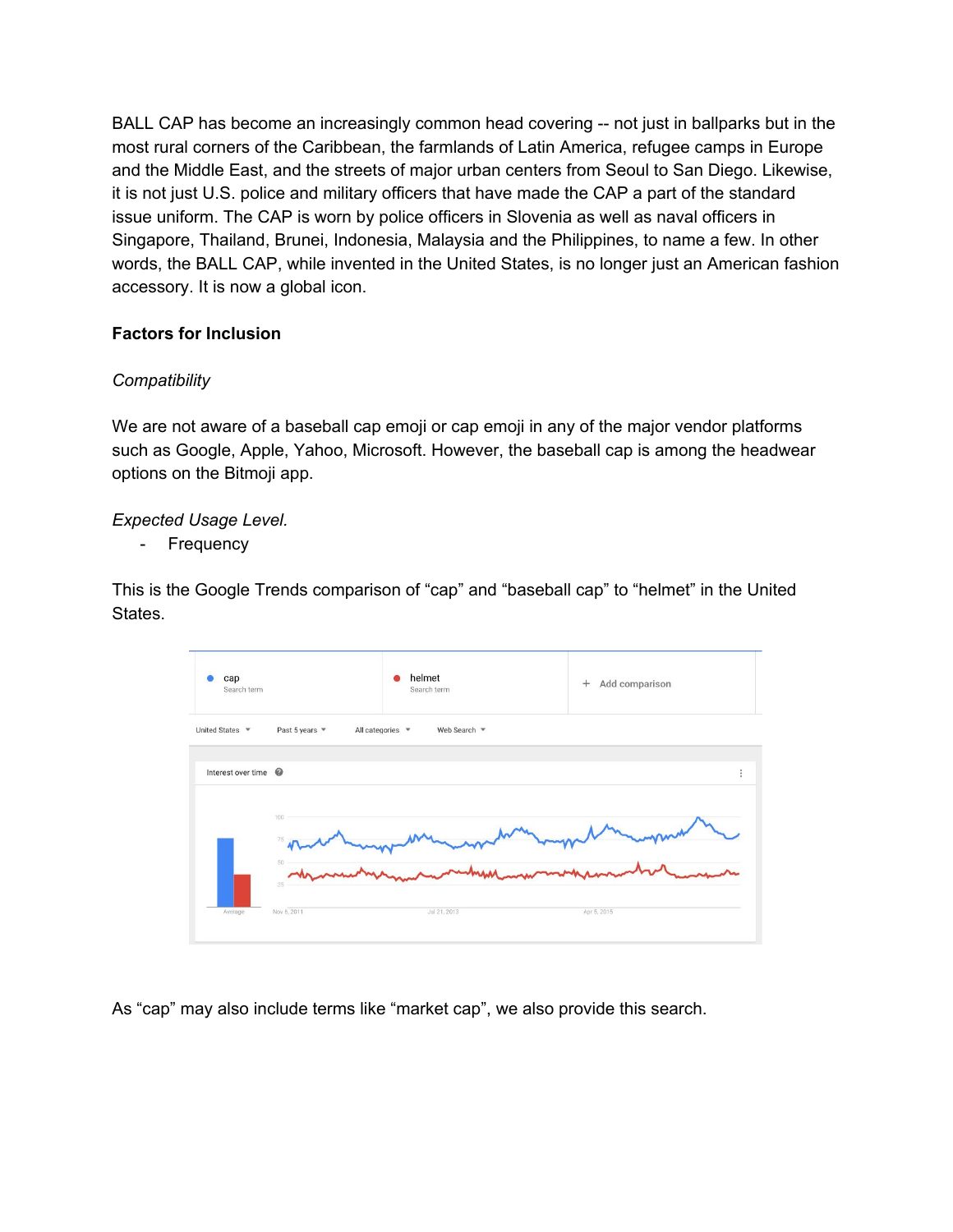

On Instagram, the variations of #baseballcap gets around 500,000, but #cap has over 4.6 million uses, at least two-thirds of which refer to a baseball cap (vs. a pageboy cap or other uses)

## **Multiple Usages**

CAP can have different meanings. At its most fundamental level, it can represent the sport of baseball. Yet, it also can be imbued with secondary meanings — including youth, a trucker/blue-collar worker or even a "player." In the United Kingdom as well as Australia, India, New Zealand and other former British colonies, the CAP emoji might be associated with cricket. What's more, how a cap is positioned can also create meaning. For example, a backwards cap may be associated with idea of "rally cap" — a baseball expression stemming from the idea that turning the the cap around would be a good luck omen for a team looking late-game surge. Likewise, a new cap worn straight-on or sideways might be associated with hip-hop culture.

There are other ways the BALL CAP emoji might be used. Paired with a symbol of a half-crescent, for example, it could indicate a "night cap." Likewise, posting three caps in a row could be used to represent a "hat trick" in hockey — a ritual where fans throw their caps on the ice to salute a player who has scored three goals in a single game.

The hat has also come to represent Americana, in part with its association with the everyman. Bill Clinton became famous during the 1992 presidential campaign for wearing his various baseball caps while jogging. And in the 2016 campaign, Donald Trump's signature red cap with the slogan "Make America Great Again" became a visual sensation. "The red baseball cap implies that it's kind of an American staple," observed George Lois, the advertising executive who came up with the "I Want My MTV" campaign during the 1980s.<sup>4</sup>

<sup>4</sup> Miranda, Carolina A. "It's been worn, memed and burned: How Donald Trump's 'Make America Great Again' hat reflects a nation's anger." The Los Angeles Times. July 15, 2016.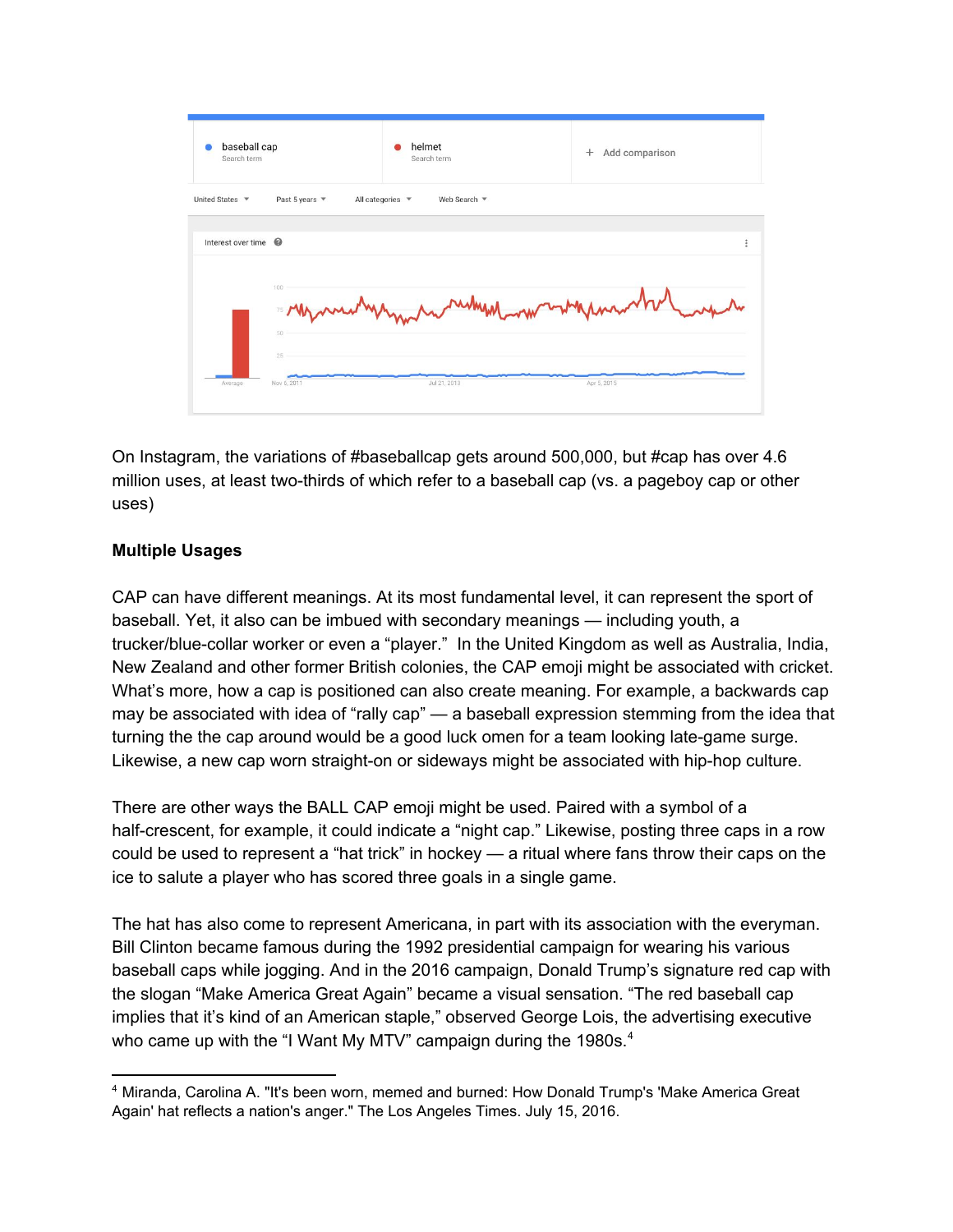#### **Image Distinctiveness**

The baseball cap is iconic. It features a rounded crown of soft fabric (usually wool or polyester) normally made from six small pieces of material and a short, stiff brim projecting in the front. The front of the cap typically contains designs or logos of a baseball team, company, or organization.

BALL CAP does not currently resemble anything else in the emoji keyboard, and is a visually distinctive form that is instantly recognizable.

## **Completeness**

As mentioned earlier, the choices of emoji headwear are erratic and eclectic, including HELMET WITH WHITE CROSS, TOP HAT, WOMAN'S HAT, GRADUATION CAP and CROWN. We also have people in TURBAN. They do not, generally, reflect the headwear that is now popularly worn around the world. We feel that BALL CAP and HIJAB move to close this gap.

## **Frequently Requested**

There is a steady, though not overwhelming, pace of requests for BASEBALL CAP or BALL CAMP emoji on Twitter. Most notable is people's dissatification with the existing hat options.



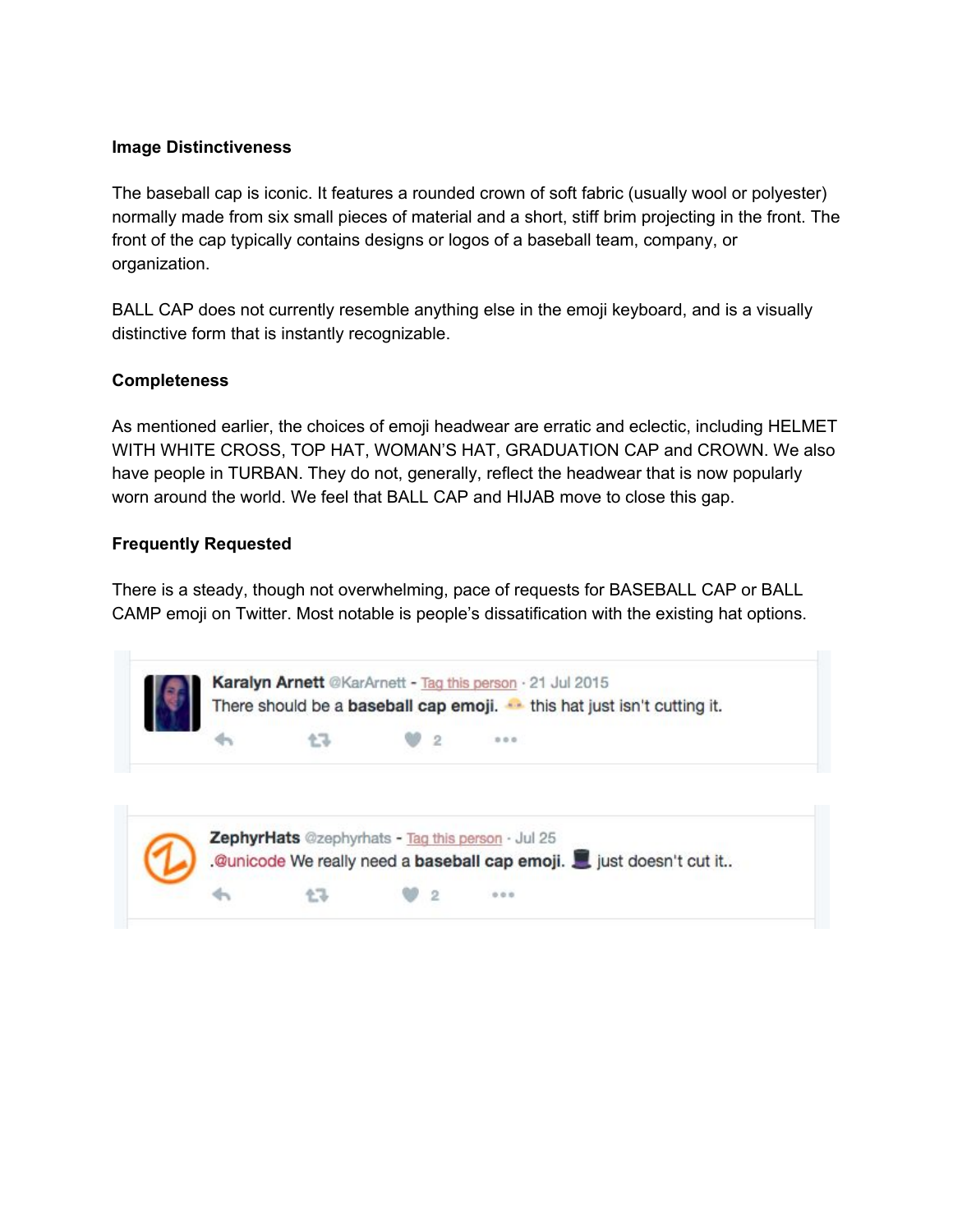

## **Factors for Exclusion**

## **Overly Specific**

The BASEBALL CAP as a concept is not overly specific. However as vendors create BASEBALL CAP designs, they do run the risk of being overly specific in their choice of color and logo. That being said, in the future, color modifiers may allow people to chose different colors of caps.

# **Open Ended**

There are indeed many, many styles of hats out there, but only one represents 80 percent of all hat sales in the United States. This is a key reason why the BALL CAP rises in stature above other hats. Similarly, we think that other iconic and culturally pervasive headgear, such as the HIJAB, should also be elevated to emoji status.

#### **Already Representable**

The BASEBALL CAP is not currently representable. In theory, one could combine the BASEBALL emoji with a HAT emoji to mean BASEBALL CAP. That may get the literally meaning across, but we lose the iconic Americana shape.

#### **Transient**

An early version of the baseball cap was first introduced in 1858 by the Brooklyn Excelsiors, but the hat we now associate with modern-day baseball was not introduced by the New Era Company until 1954, making it just over six decades old. Furthermore, it did not gain its broader iconic meaning until the 1980s.